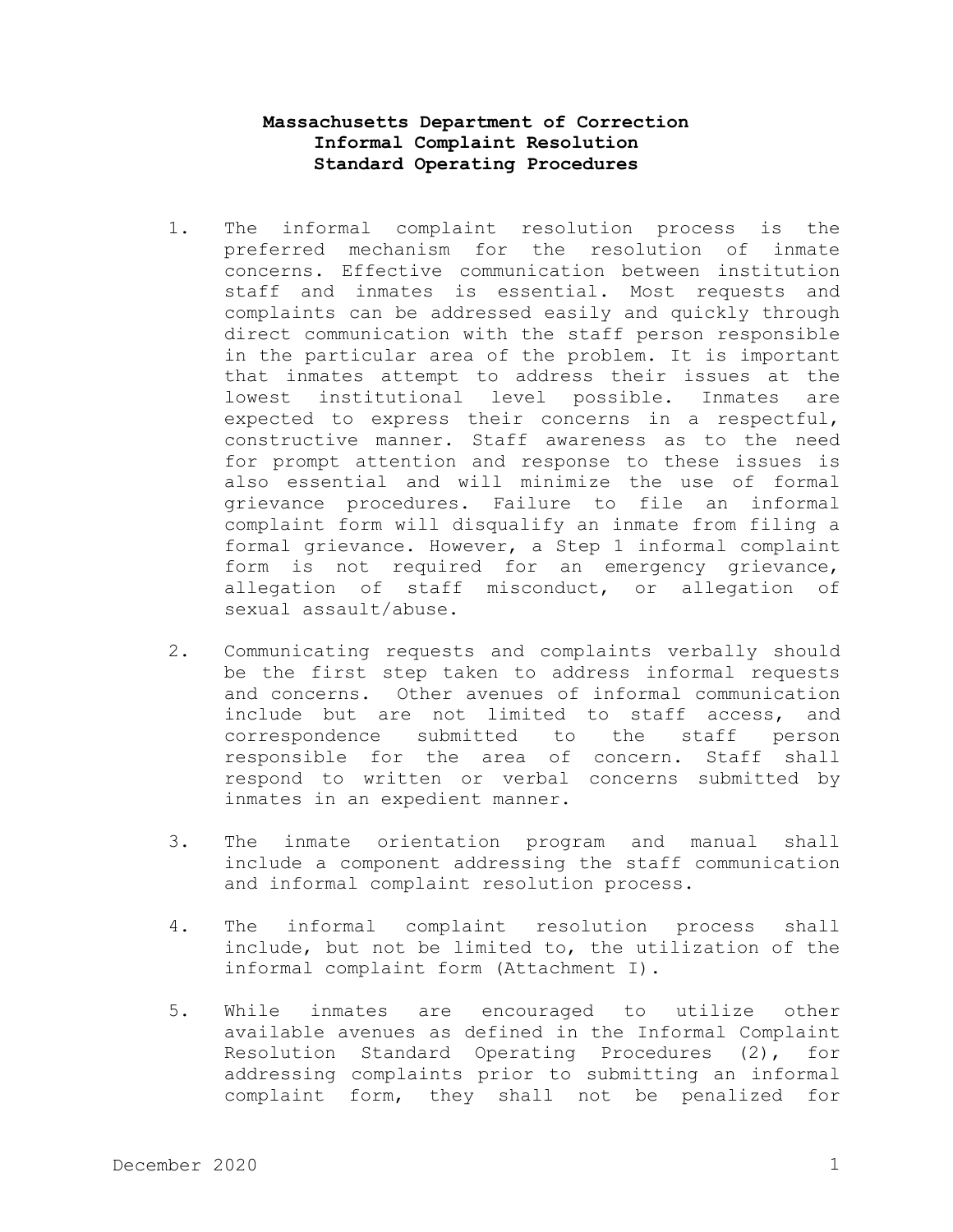failing to do so. However, timeframes in which to file an informal complaint shall be kept in mind.

- 6. The informal complaint resolution process is not a substitute for existing appeal processes, including but not limited to classification and disciplinary appeals.
- 7. Informal Complaint Forms:
	- a) The informal complaint resolution process shall be coordinated by a staff person designated by the Superintendent.
	- b) The superintendent shall designate areas where inmates may obtain the informal complaint forms, including the inmate libraries and special housing units.
	- c) Inmates shall file an informal complaint form within five (5) working days of the actual incident or within five (5) working days of the inmate's becoming aware of the incident or situation, whichever is later.
	- d) Informal complaint forms should contain a brief description of the issue and a requested remedy. If more than one (1) issue exists, inmates shall use separate forms for each issue to ensure it is referred to the appropriate staff person for response.
	- e) Inmates shall address forms to the Informal Complaint Coordinator and submit them via institution mail or deposit them directly into the locked drop box designated for grievances.
	- f) The institution grievance coordinator shall forward informal complaint forms submitted via the locked drop box to the Informal Complaint Coordinator each business day.
	- g) The Informal Complaint Coordinator shall immediately screen the incoming informal complaint forms for compliance and if compliant, shall ensure they are recorded into the informal complaint resolution log within one (1) working day of receipt.
	- h) Whenever an informal complaint form is returned for non-compliance, the inmate shall have an additional three business days from the date of receipt to file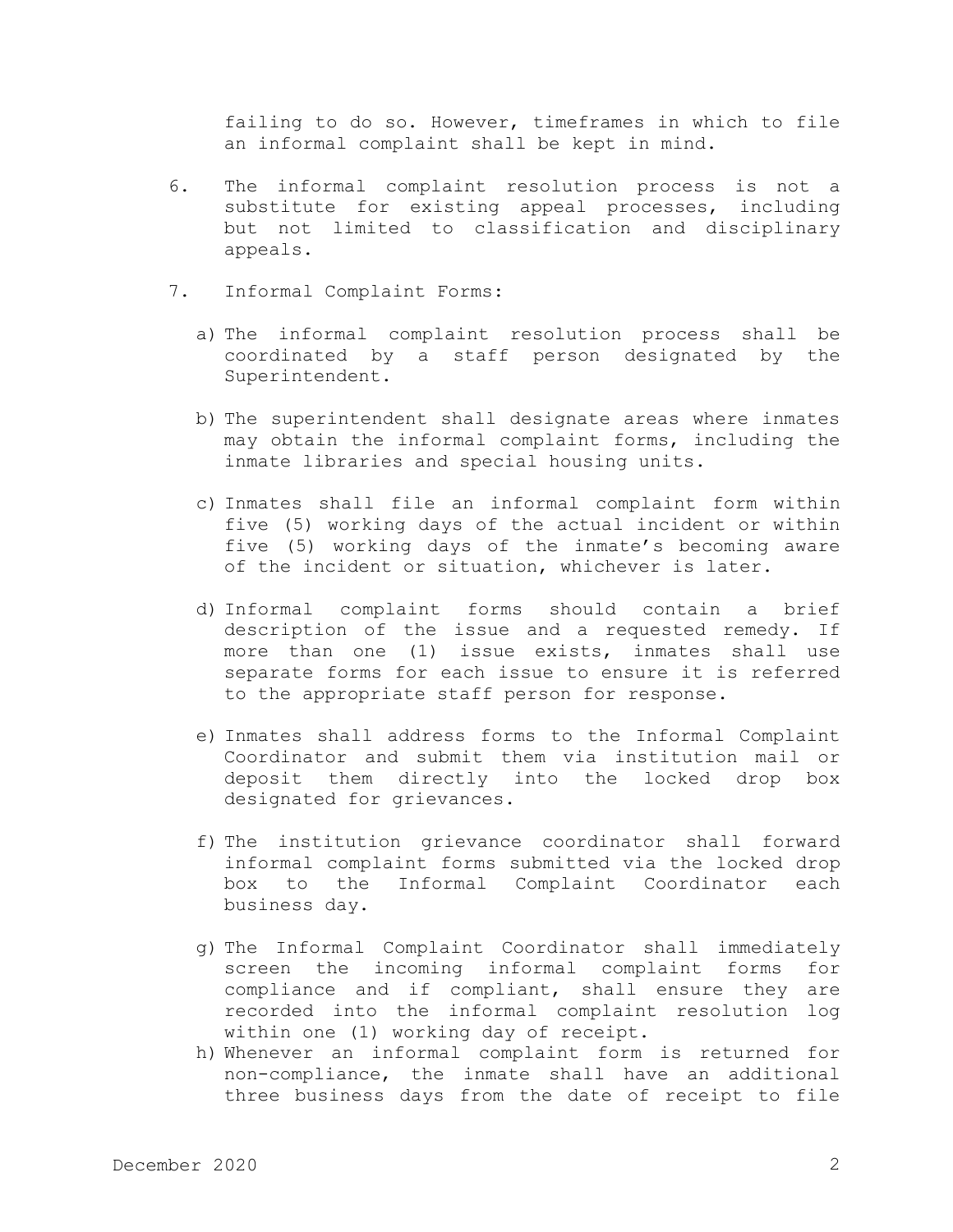in the proper format. Reasons an informal complaint form can be returned include, but are not limited to:

- i. missing the inmate's signature
- ii. no requested remedy
- iii. filed on behalf of another inmate or group of inmates
- iv. missing the date the incident occurred
- v. multiple issues on one informal complaint form
- vi. use of an outdated informal complaint form
- i) Within one (1) working day of logging the informal complaint form, the Informal Complaint Coordinator shall forward a copy of the informal complaint form to the responsible area staff person for possible resolution.
- j) The responsible area staff person shall evaluate the request or concern, including interviewing the inmate and the staff person responsible for the area where the problem occurred, if deemed appropriate.
- k) Once the responsible area staff person makes his/her decision, he/she shall take appropriate action to resolve the matter or advise the inmate of the reason for denial on the informal complaint form..
- l) The responsible area staff person shall document their response on the informal complaint form within ten (10) working days of receipt and return it to the Informal Complaint Coordinator.
- m) .
- n) The Informal Complaint Coordinator shall document the outcome of the informal complaint resolution process into the informal complaint resolution log. The Informal Complaint Coordinator shall also maintain the completed informal complaint form which shall be attached to the original on file. Inmates shall be provided with two copies of the completed informal complaint form.
- o) All proposed property or monetary resolutions resulting from an informal complaint are to be approved by the Superintendent on the appropriate Resolution Agreement form before offering the inmate a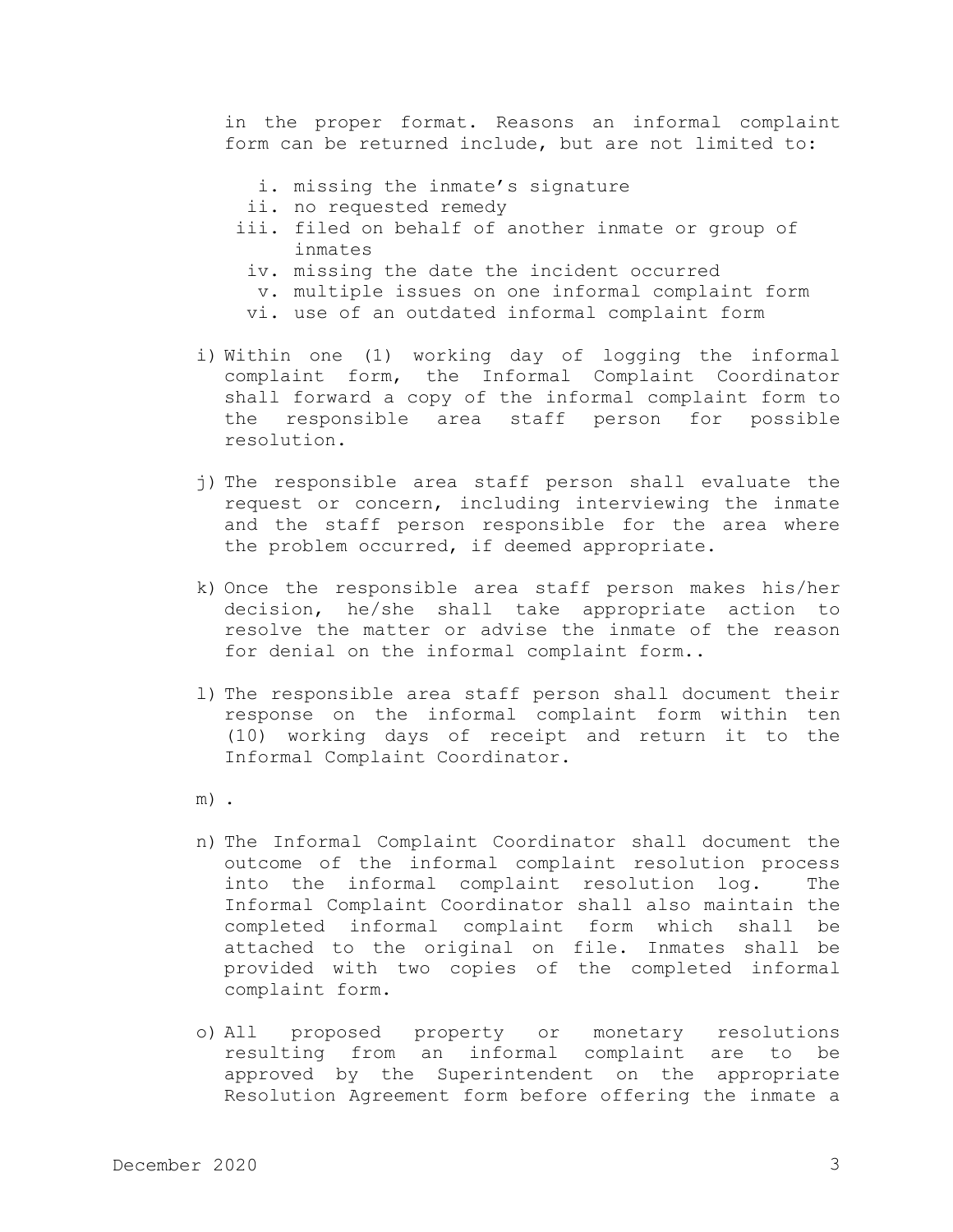resolution (Attachment II). The Informal Complaint Coordinator shall ensure that the physical description and monetary value is noted on the form prior to proposing the settlement to the Superintendent.

- p) When an inmate accepts a resolution offer, the inmate shall sign the Resolution Agreement form acknowledging same. Once signed, the decision shall be considered final and may not be appealed.
- q) An inmate's refusal to sign the form shall be documented on the Resolution Agreement and the resolution offered shall be considered withdrawn.
- r) The superintendent or designee shall review the log periodically to identify and address potential problem areas.
- 8. Once the informal complaint resolution process has concluded and if the inmate is not satisfied with the informal decision rendered, the inmate shall have ten (10) working days from receipt of the informal complaint decision to file a formal grievance without being penalized.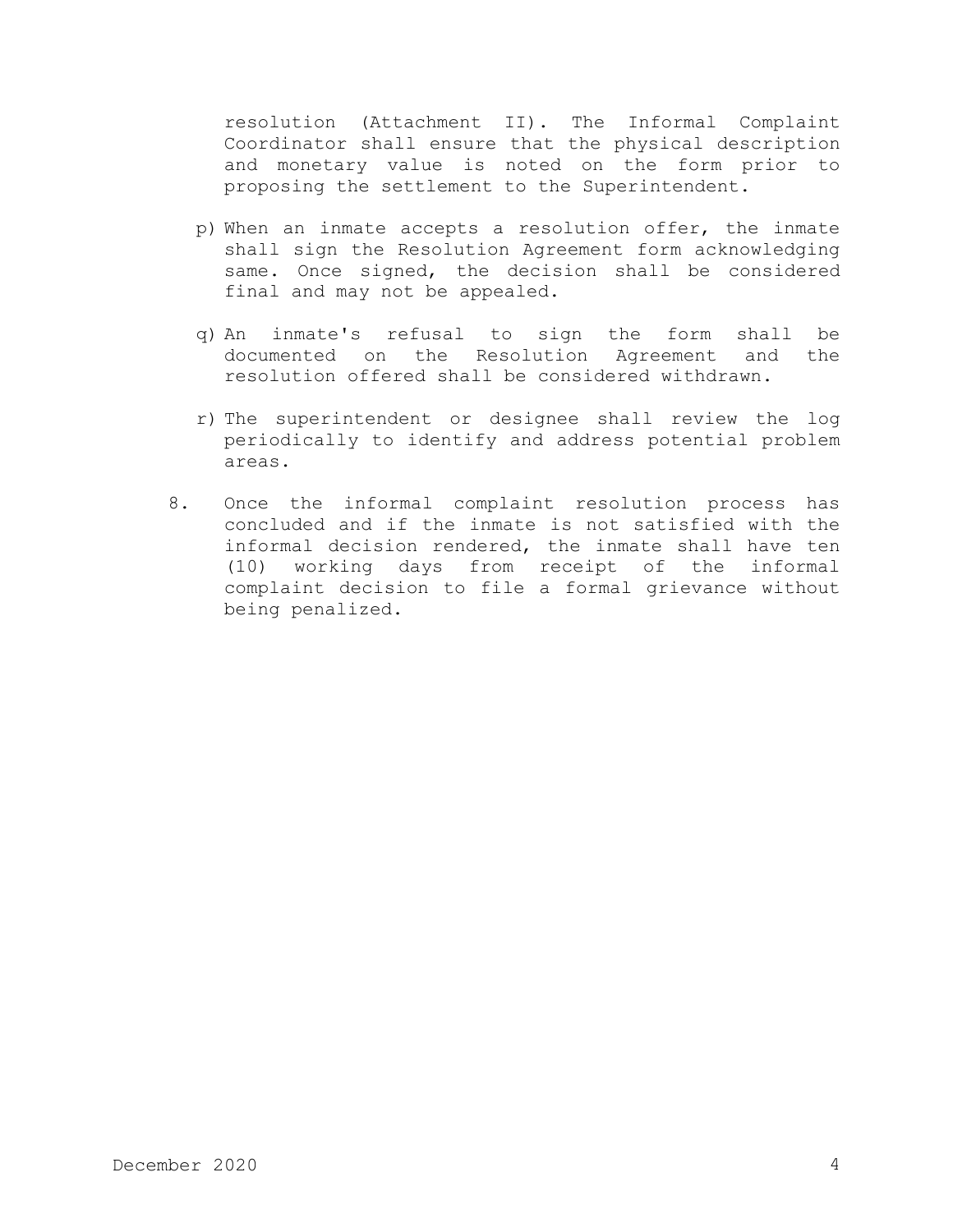## **COMMONWEALTH OF MASSACHUSETTS DEPARTMENT OF CORRECTION INFORMAL COMPLAINT FORM**

|                                                                                                                                                                                                                                                                                       | <b>INFORMAL COMPLAINT FORM</b>                                                                                                                                                                           |  |
|---------------------------------------------------------------------------------------------------------------------------------------------------------------------------------------------------------------------------------------------------------------------------------------|----------------------------------------------------------------------------------------------------------------------------------------------------------------------------------------------------------|--|
|                                                                                                                                                                                                                                                                                       |                                                                                                                                                                                                          |  |
|                                                                                                                                                                                                                                                                                       | <b>IMPORTANT:</b> A Step 1 Informal Complaint Form is not required for an emergency grievance, allegation<br>of staff misconduct, or allegation of sexual assault/abuse. Please file a formal grievance. |  |
|                                                                                                                                                                                                                                                                                       | CHECK OFF AREA OF CONCERN (ONE ISSUE PER FORM ALLOWED)                                                                                                                                                   |  |
|                                                                                                                                                                                                                                                                                       | $\Box$ CANTEEN $\Box$ FOOD $\Box$ HOUSING ASSIGNMENT/STATUS $\Box$ INMATE ACCOUNTS $\Box$ LIBRARY $\Box$ MAIL $\Box$ PHONE                                                                               |  |
|                                                                                                                                                                                                                                                                                       | $\Box$ PHYSICAL PLANT $\Box$ PROCEDURE $\Box$ PROGRAMS $\Box$ PROPERTY $\Box$ RELIGION $\Box$ SEARCHES/INST $\Box$ VISITS                                                                                |  |
| $\begin{tabular}{ c c c c } \hline \quad \quad & \quad \quad & \quad \quad & \quad \quad \\ \hline \quad \quad & \quad \quad & \quad \quad & \quad \quad \\ \hline \end{tabular} \begin{tabular}{ c c c c c } \hline \quad \quad & \quad \quad & \quad \quad \\ \hline \end{tabular}$ |                                                                                                                                                                                                          |  |
| <b>Requested resolution:</b>                                                                                                                                                                                                                                                          |                                                                                                                                                                                                          |  |
|                                                                                                                                                                                                                                                                                       | List any previous steps you have taken to resolve your concern:                                                                                                                                          |  |
|                                                                                                                                                                                                                                                                                       | (Use other side of page if more space is needed)                                                                                                                                                         |  |
|                                                                                                                                                                                                                                                                                       |                                                                                                                                                                                                          |  |

*Note: If you follow instructions in preparing your request, it can be addressed more readily. Your complaint will be reviewed and replied to within ten (10) business days from the date of receipt.*

| DO NOT WRITE BELOW THIS LINE (Reserved for Staff Response) |                                                                                                                                                                                                                                                                                                                                                                                                                              |  |
|------------------------------------------------------------|------------------------------------------------------------------------------------------------------------------------------------------------------------------------------------------------------------------------------------------------------------------------------------------------------------------------------------------------------------------------------------------------------------------------------|--|
|                                                            |                                                                                                                                                                                                                                                                                                                                                                                                                              |  |
|                                                            | <b>DECISION</b>                                                                                                                                                                                                                                                                                                                                                                                                              |  |
| File a Formal Grievance                                    | <b>Resolution:</b> Granted Partially Granted Denied Alternate Resolution Offered N/A                                                                                                                                                                                                                                                                                                                                         |  |
|                                                            |                                                                                                                                                                                                                                                                                                                                                                                                                              |  |
|                                                            | $\mathbf{r} = \mathbf{r} + \mathbf{r} + \mathbf{r} + \mathbf{r} + \mathbf{r} + \mathbf{r} + \mathbf{r} + \mathbf{r} + \mathbf{r} + \mathbf{r} + \mathbf{r} + \mathbf{r} + \mathbf{r} + \mathbf{r} + \mathbf{r} + \mathbf{r} + \mathbf{r} + \mathbf{r} + \mathbf{r} + \mathbf{r} + \mathbf{r} + \mathbf{r} + \mathbf{r} + \mathbf{r} + \mathbf{r} + \mathbf{r} + \mathbf{r} + \mathbf{r} + \mathbf{r} + \mathbf{r} + \mathbf$ |  |

\* Denied informal complaints may be appealed to the Institution Grievance Coordinator within ten (10) business days.